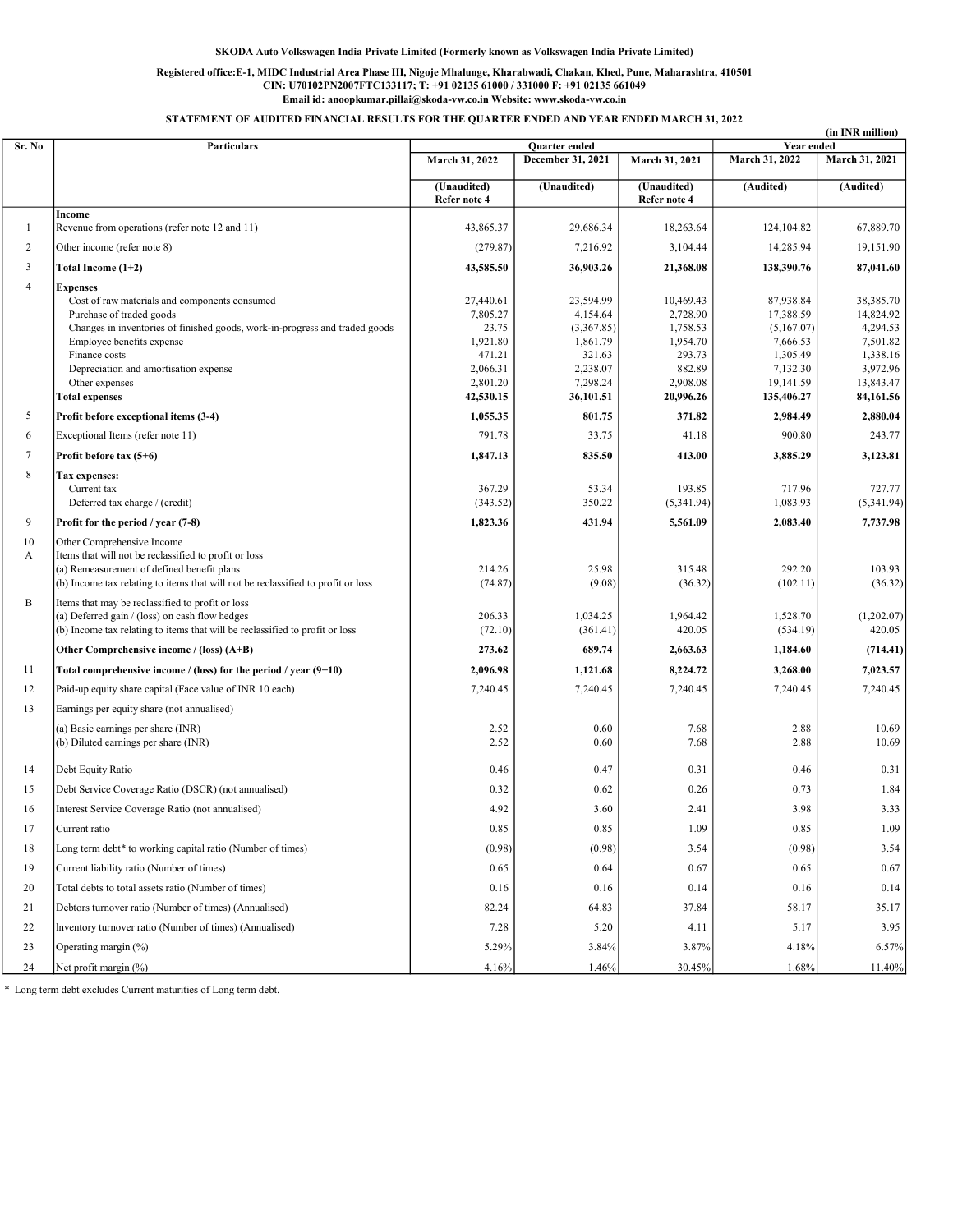# Registered office:E-1, MIDC Industrial Area Phase III, Nigoje Mhalunge, Kharabwadi, Chakan, Khed, Pune, Maharashtra, 410501 CIN: U70102PN2007FTC133117; T: +91 02135 61000 / 331000 F: +91 02135 661049 Email id: anoopkumar.pillai@skoda-vw.co.in Website: www.skoda-vw.co.in

## AUDITED STATEMENT OF ASSETS AND LIABILITIES

|                | (in INR million)                                                                       |                         |                         |  |
|----------------|----------------------------------------------------------------------------------------|-------------------------|-------------------------|--|
| Sr. No         | <b>Particulars</b>                                                                     | As at                   |                         |  |
|                |                                                                                        | March 31, 2022          | March 31, 2021          |  |
|                |                                                                                        | (Audited)               | (Audited)               |  |
|                | <b>ASSETS</b>                                                                          |                         |                         |  |
| $\mathbf{1}$   | <b>Non-current assets</b>                                                              |                         |                         |  |
|                | Property, plant and equipment                                                          | 40,469.83               | 9,942.46                |  |
|                | Capital work-in-progress                                                               | 2,786.83                | 19,596.80               |  |
|                | Right of use assets                                                                    | 1,231.95                | 1,373.45                |  |
|                | Intangible assets                                                                      | 577.96                  | 344.22                  |  |
|                | Intangible assets under development                                                    | 334.83                  | 631.78                  |  |
|                | Financial assets                                                                       |                         |                         |  |
|                | Derivative financial instruments                                                       | 1,933.46                | 52.89                   |  |
|                | Other financial assets                                                                 | 1,287.68                | 1,249.74                |  |
|                | Deferred tax assets (net)                                                              | 4,005.44                | 5,725.67                |  |
|                | Income tax assets (net)                                                                | 8,703.62                | 7,732.92                |  |
|                | Government grant                                                                       | 19,414.22               | 3,538.57                |  |
|                | Other non-current assets                                                               | 10,181.25               | 11,162.48               |  |
|                |                                                                                        |                         |                         |  |
|                | <b>Total</b>                                                                           | 90,927.07               | 61,350.98               |  |
|                |                                                                                        |                         |                         |  |
| $\overline{2}$ | <b>Current assets</b>                                                                  |                         |                         |  |
|                | <b>Inventories</b>                                                                     | 26,396.70               | 12,384.35               |  |
|                | Financial assets                                                                       |                         |                         |  |
|                | Trade receivables                                                                      | 2,273.20                | 1,993.81                |  |
|                | Cash and cash equivalents                                                              | 3,900.79                | 5,586.93                |  |
|                | Bank balances other than cash and cash equivalents                                     | 5,420.20                | 3,249.45                |  |
|                | Derivative financial instruments                                                       | 909.35                  | 430.35                  |  |
|                | Other financial assets                                                                 | 4,877.80                | 6,298.18                |  |
|                | Government grant                                                                       | 1,766.32                | 1,100.21                |  |
|                | Other current assets                                                                   | 6,937.07                | 8,045.86                |  |
|                | <b>Total</b>                                                                           | 52,481.43               | 39,089.14               |  |
|                | Total Assets (1+2)                                                                     | 143,408.50              | 100,440.12              |  |
|                | <b>EQUITY AND LIABILITIES</b>                                                          |                         |                         |  |
| 3              | <b>EQUITY</b>                                                                          |                         |                         |  |
|                | Equity share capital                                                                   | 7,240.45                | 7,240.45                |  |
|                | Other equity                                                                           | 41,503.32               | 38,235.32               |  |
|                | <b>Total</b>                                                                           | 48,743.77               | 45,475.77               |  |
|                |                                                                                        |                         |                         |  |
|                | <b>LIABILITIES</b>                                                                     |                         |                         |  |
| 4              | <b>Non-current liabilities</b>                                                         |                         |                         |  |
|                | Financial liabilities                                                                  |                         |                         |  |
|                | Borrowings                                                                             | 8,997.15                | 8,146.77                |  |
|                | Lease liabilities                                                                      | 303.49                  | 185.95                  |  |
|                | Other financial liabilities                                                            | 1,642.69                | 1,215.02                |  |
|                | Provisions                                                                             | 7,877.78                | 8,416.39                |  |
|                | Other non current liabilities                                                          | 13,884.93               | 263.50                  |  |
|                | Total                                                                                  | 32,706.04               | 18,227.63               |  |
| 5              | <b>Current liabilities</b>                                                             |                         |                         |  |
|                | <b>Financial liabilities</b>                                                           |                         |                         |  |
|                | Borrowings                                                                             | 12,875.47               | 4,926.50                |  |
|                | Lease liabilities                                                                      | 178.97                  | 834.23                  |  |
|                | Trade payables                                                                         |                         |                         |  |
|                | Total outstanding dues of micro enterprises and small enterprises                      | 169.21                  | 122.02                  |  |
|                | Total outstanding dues of creditors other than micro enterprises and small enterprises | 33,724.07               | 21,400.14               |  |
|                | Other financial liabilities                                                            | 8,258.59                | 6,212.91                |  |
|                | Provisions                                                                             | 1,697.71                | 927.72                  |  |
|                | Other current liabilities                                                              | 5,054.67                | 2,313.20                |  |
|                | Total                                                                                  | 61,958.69               | 36,736.72               |  |
|                |                                                                                        |                         |                         |  |
|                | Total Liabilities (4+5)<br>Total Equity and Liabilities (3+4+5)                        | 94,664.73<br>143,408.50 | 54,964.35<br>100,440.12 |  |
|                |                                                                                        |                         |                         |  |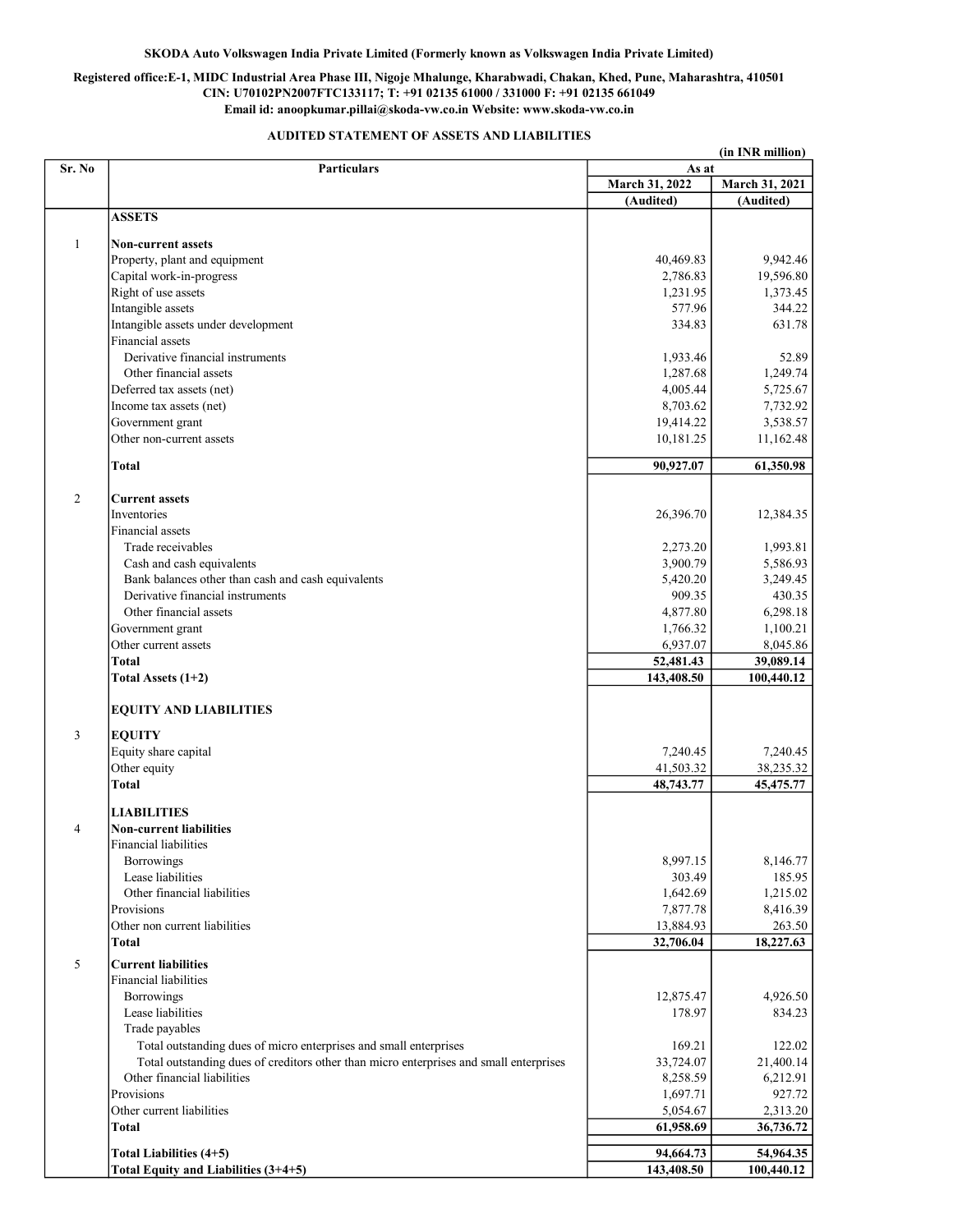### Registered office:E-1, MIDC Industrial Area Phase III, Nigoje Mhalunge, Kharabwadi, Chakan, Khed, Pune, Maharashtra, 410501 CIN: U70102PN2007FTC133117; T: +91 02135 61000 / 331000 F: +91 02135 661049 Email id: anoopkumar.pillai@skoda-vw.co.in Website: www.skoda-vw.co.in

## AUDITED STATEMENT OF CASH FLOWS FOR THE YEAR ENDED MARCH 31, 2022

|                                                                                        |                                     | (in INR million)                    |
|----------------------------------------------------------------------------------------|-------------------------------------|-------------------------------------|
|                                                                                        | <b>Year Ended</b><br>March 31, 2022 | <b>Year Ended</b><br>March 31, 2021 |
|                                                                                        |                                     |                                     |
| A) Cash flows from operating activities<br>Profit before exceptional item and tax      |                                     |                                     |
|                                                                                        | 2,984.49                            | 3,123.81                            |
| Adjustments to reconcile profit before tax to net cash flows from operating activities |                                     |                                     |
| Depreciation and amortisation                                                          | 7,132.30                            | 3,972.97                            |
| Unrealised gain on foreign currency transactions and translations                      | (36.50)                             | (244.76)                            |
| Interest income                                                                        | (262.90)                            | (277.99)                            |
| Discount on pre-payment of long term borrowings                                        | (1,929.05)                          |                                     |
| Finance costs                                                                          | 1,022.68                            | 1,091.61                            |
| Liabilities/ provisions written back to the extent no longer required                  | (1,944.57)                          | (596.19)                            |
| Provision for doubtful debts                                                           | 143.77                              | 1.24                                |
| Provision for Litigations including customer claims (net)                              | 692.23                              | 67.04                               |
| Profit on disposal of property, plant and equipment                                    | (100.76)                            | (75.49)                             |
| Unwinding of discount on provisions                                                    | 254.83                              | 190.73                              |
| Provision for commitments                                                              | $\overline{\phantom{a}}$            | 191.58                              |
| Provision for onerous contracts                                                        | 152.81                              | 35.36                               |
| Income from Package Scheme of Incentive (PSI) (refer note 1(f) and 11)                 | (1,071.03)                          |                                     |
| Change in fair value of foreign exchange forward contracts                             | (830.85)                            | (2,114.41)                          |
| Working capital adjustments                                                            |                                     |                                     |
| (Increase) in Trade receivables                                                        | (418.21)                            | (112.85)                            |
| (Increase) / Decrease in Inventories                                                   | (14,012.35)                         | 4.358.81                            |
| (Increase) / Decrease in Other financial assets                                        | 2,272.52                            | (203.35)                            |
| (Increase) / Decrease in Other assets                                                  | (1,077.39)                          | 1,702.30                            |
| (Increase) in Government grant (net of deferred revenue) (refer note 1(f) and 11)      | (900.80)                            | (243.77)                            |
| Increase in Trade payables                                                             | 12,402.67                           | 2,282.36                            |
| Increase in Other current liabilities                                                  | 1,703.75                            | 293.60                              |
| Increase in Other current financial liabilities                                        | 1,063.72                            | 1,284.56                            |
| Increase in Provisions                                                                 | 1,388.27                            | 658.56                              |
| Cash generated from operations                                                         | 8,629.63                            | 15,385.72                           |
| Income taxes paid (net of refunds received)                                            | (1,688.66)                          | (628.69)                            |
| Net cash generated from operating activities                                           | 6,940.97                            | 14,757.03                           |
|                                                                                        |                                     |                                     |
| B) Cash flows from investing activities                                                |                                     |                                     |
| Payments for property, plant and equipment                                             | (16,070.88)                         | (15,668.45)                         |
| Receipts of government grants                                                          | 89.22                               | 89.21                               |
| Proceeds from sale of property, plant and equipment                                    | 257.65                              | 202.86                              |
| Changes in balance of term deposits (net)                                              | (2,170.75)                          | 3,921.00                            |
| Interest received                                                                      | 223.70                              | 527.75                              |
| Net cash used in investing activities                                                  | (17,671.06)                         | (10, 927.63)                        |
| C) Cash flows from financing activities                                                |                                     |                                     |
| Proceeds of short term borrowings (net)                                                | 7,896.24                            | 2,564.49                            |
| Proceeds from long term borrowings                                                     | 3,000.00                            |                                     |
| Repayment of long term borrowings                                                      | (750.65)                            |                                     |
| Intercorporate deposits received (net)                                                 | 39.77                               | 207.85                              |
| Finance lease payments                                                                 | (750.82)                            | (938.13)                            |
| Interest paid                                                                          | (403.55)                            | (461.54)                            |
|                                                                                        |                                     |                                     |
| Net cash generated from financing activities                                           | 9,030.99                            | 1,372.67                            |
| Net (decrease) / increase in cash and cash equivalents                                 | (1,699.10)                          | 5,202.08                            |
| Cash and cash equivalents at the beginning of the year                                 | 5,586.20                            | 384.12                              |
| Cash and cash equivalents at the end of the year                                       | 3,887.10                            | 5,586.20                            |
| Reconciliation of cash and cash equivalents as per the Statement of cash flows:        |                                     |                                     |
|                                                                                        | As at<br>March 31, 2022             | As at<br>March 31, 2021             |
|                                                                                        |                                     |                                     |
| Cash and cash equivalents                                                              | 3,900.79                            | 5,586.93                            |
| Bank overdraft                                                                         | (13.69)                             | (0.73)                              |

Bank overdraft (13.69) (0.73) Balance as per statement of cash flows 5,586.20 5,586.20 5,586.20 5,586.20 5,586.20 5,586.20 5,588.20 5,588.20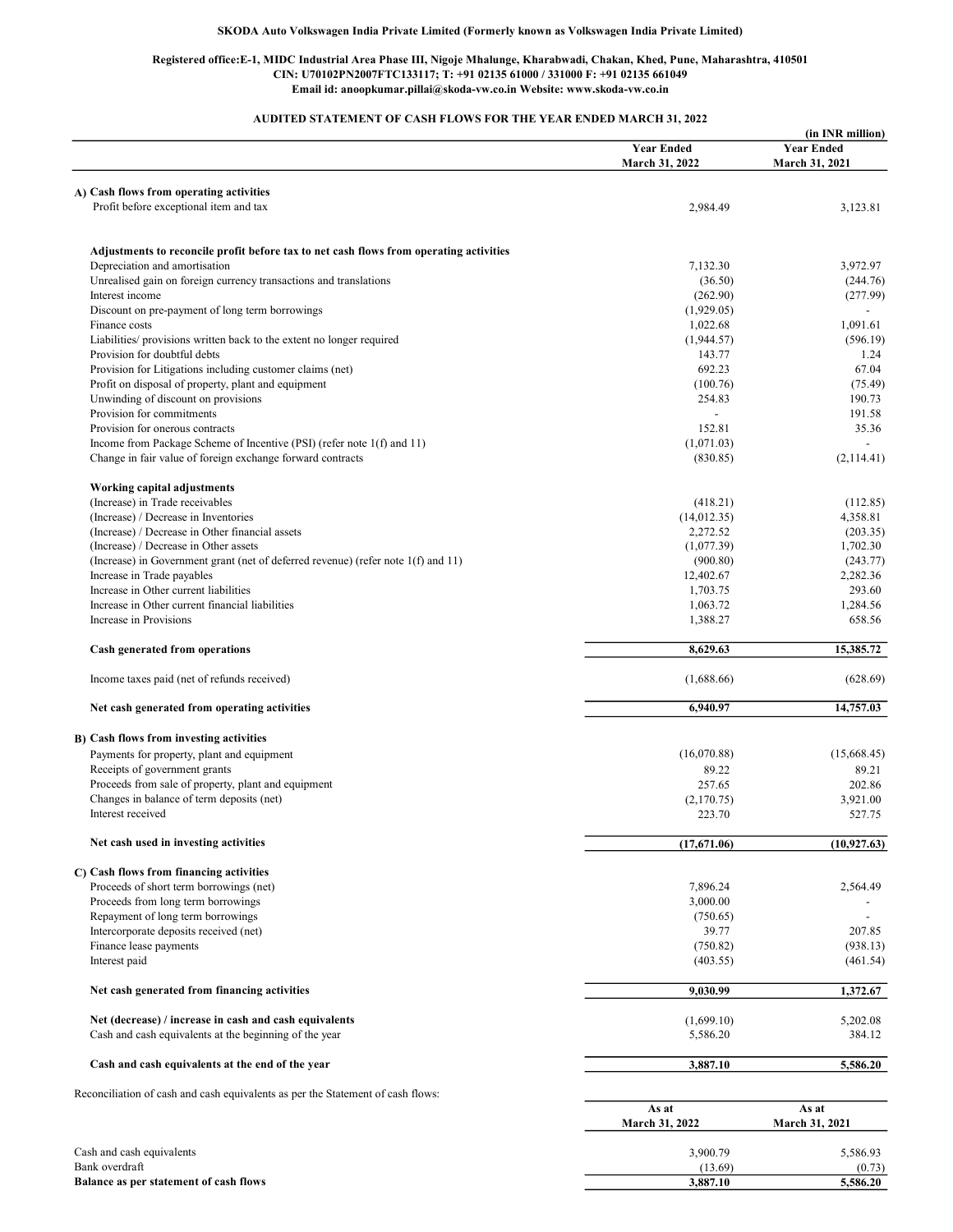### Registered office:E-1, MIDC Industrial Area Phase III, Nigoje Mhalunge, Kharabwadi, Chakan, Khed, Pune, Maharashtra, 410501 CIN: U70102PN2007FTC133117; T: +91 02135 61000 / 331000 F: +91 02135 661049 Email id: anoopkumar.pillai@skoda-vw.co.in Website: www.skoda-vw.co.in

#### Notes: 1

SKODA Auto Volkswagen India Private Limited (the "Company") is in the business of manufacturing passenger automotive cars, trading of imported cars (purchased from group companies) and spares & accessories. The Company has commenced its operations in India in February 2007.

On September 5, 2019, the Assistant Registrar of National Company Law Tribunal (NCLT), Mumbai Bench duly authenticated a scheme of Amalgamation (the 'Scheme') under Sections 230 to 232 of the Companies Act, 2013, which is effective from appointed date of April 01, 2019. Accordingly, Volkswagen Group Sales India Private Limited (VWGSIPL) and Skoda Auto India Private Limited (SAIPL) have been amalgamated with Volkswagen India Private Limited (VWIPL) and the name of the merged Company has been changed to "SKODA Auto Volkswagen India Private Limited". This was a strategic decision taken by the Board whereby the Board expects to benefit from operational and economic efficiencies.

- 2 The borrowings as at March 31, 2022 include INR 6,937.17 million (INR 4,440.93 million for the year ended March 21, 2021) by issue of Commercial papers. Of these, commercial papers aggregating INR 5,000.00 million have been listed on BSE as per SEBI Circular SEBI/HO/DDHS/CIR/P/2019/115 dated October 22, 2019. The Company has been legally advised that Commercial papers are not covered under the definition of "Securities" as per Companies Act, 2013. Further, considering the amendments in the definition of Listed Company as per Section 2(52) and consequent clarifications provided under Companies (Specification of definitions details) Rules, 2014, via Rule 2A: "Companies not to be considered as listed companies", Private companies which have not listed their equity shares on recognised stock exchange and have only listed issued certain debt instruments (securities) are not to be considered as Listed Companies. Accordingly, the Company will not be considered as a listed company in accordance with the provisions of the Companies Act, 2013.
- 3 These financial results have been reviewed and approved by the Board of Directors at its meeting held on May 30, 2022. The results for the year ended March 31, 2022 have been audited by the Statutory Auditors of the Company.
- 4 a) The financial results for the quarter ended March 31, 2022 are balancing figures between the audited figures in respect of the full financial year and the published unaudited figures for the nine months ended 31 December 2021, which were subjected to limited review by statutory auditors.

b) The figures for the corresponding quarter ended March 31, 2021 are the balancing figures between the audited figures in respect of the full financial year and the unaudited figures up to nine months ended 31 December 2020, which have been approved by the Company's Board of Directors but have not been subjected to audit or review.

- 5 These financial results have been prepared in accordance with the recognition and measurement principles laid down in Indian Accounting Standards, notified under Section 133 of the Companies Act, 2013 (the "Act") read with Companies (Indian Accounting Standards) Rules, 2015, as amended from time to time and other accounting principles generally accepted in India.
- 6 These financial results have been prepared in accordance with the requirements of Regulation 52 of the SEBI (Listing Obligations and Disclosure Requirements) Regulations, 2015, as amended.
- 7 Operating segments are reported in a manner consistent with the internal reporting provided to the chief operating decision maker as defined in IND AS 108 – Operating Segments. The board of directors have been identified as the chief operating decision maker. The Company operates in a single business segment i.e., Automobile cars and parts, which has similar risks and returns. The Company is domiciled in India. The amount of its revenues from external customers broken down by location of customers is shown in the table below:

|                    |                |                      |                |                | (in INR million) |
|--------------------|----------------|----------------------|----------------|----------------|------------------|
|                    |                | <b>Ouarter ended</b> |                | Year ended     |                  |
| <b>Particulars</b> | March 31, 2022 | December 31, 2021    | March 31, 2021 | March 31, 2022 | March 31, 2021   |
|                    | (Unaudited)    | (Unaudited)          | (Unaudited)    | (Audited)      | (Audited)        |
|                    | Refer note 4   |                      | Refer note 4   |                |                  |
| Within India       | 32, 377.63     | 25,839.10            | 23,859.40      | 89.224.53      | 42,288.15        |
| Outside India      | 11.487.74      | 3,847.24             | 5.826.94       | 34,880.29      | 25,601.55        |
| Total              | 43,865.37      | 29,686.34            | 29,686.34      | 124,104.82     | 67,889.70        |

8 Other income includes discount of INR 1,929.05 million on pre-payment of deferred sales tax under the PSI Scheme (1993) of Government of India.

- 9 Contingent liability includes INR 2,299.30 million (net of provision made of INR 554.90 million) towards litigation in relation to customs duty on import of Technical Know-how during the period 2001-2006 under Technology Transfer and Trademark License Agreement dated October 1, 2001 together with interest and penalty thereon. The Company had filed an appeal before Customs, Excise & Service Tax Appellate Tribunal ("CESTAT") against the order of Commissioner (Imports) dated March 4, 2009. CESTAT had pronounced the order in June 2013 confirming the said duty demand raised in Order-in-Original No. 47/09 ("OIO") of Commissioner (Imports), penalty equivalent to the duty demand and appropriate interest on duty under Section 28AB of the Customs Act, 1962. The Company has filed an appeal with the Hon'ble Supreme Court of India against the aforesaid CESTAT order which has been admitted by the Hon'ble Supreme Court of India on August 16, 2013. The Hon'ble Supreme Court of India vide its order dated December 2, 2013 granted an ad-interim stay requested by the Company on a condition that INR 750.00 million be paid by the Company within three months and a bank guarantee be furnished for the balance amount within three months. The Company has made a total payment of INR 1,785.00 million over the years and furnished the required bank guarantee for balance amount. Matter is pending to be heard in Hon'ble Supreme Court of India.
- 10 The Company has considered the possible effects that may result from the pandemic relating to COVID-19 on the carrying amounts of property, plant and equipment, Investments, Inventories, receivables and other current assets. In developing the assumptions relating to the possible future uncertainties in the global economic conditions because of this pandemic, the Company, as at the date of approval of these financial results has used internal and external sources on the expected future performance of the company and, based on current estimates, the Company expects that the carrying amount of these assets will be recovered. The impact of COVID-19 on the Company's financial results may differ from that estimated as at the date of approval of these financial statements.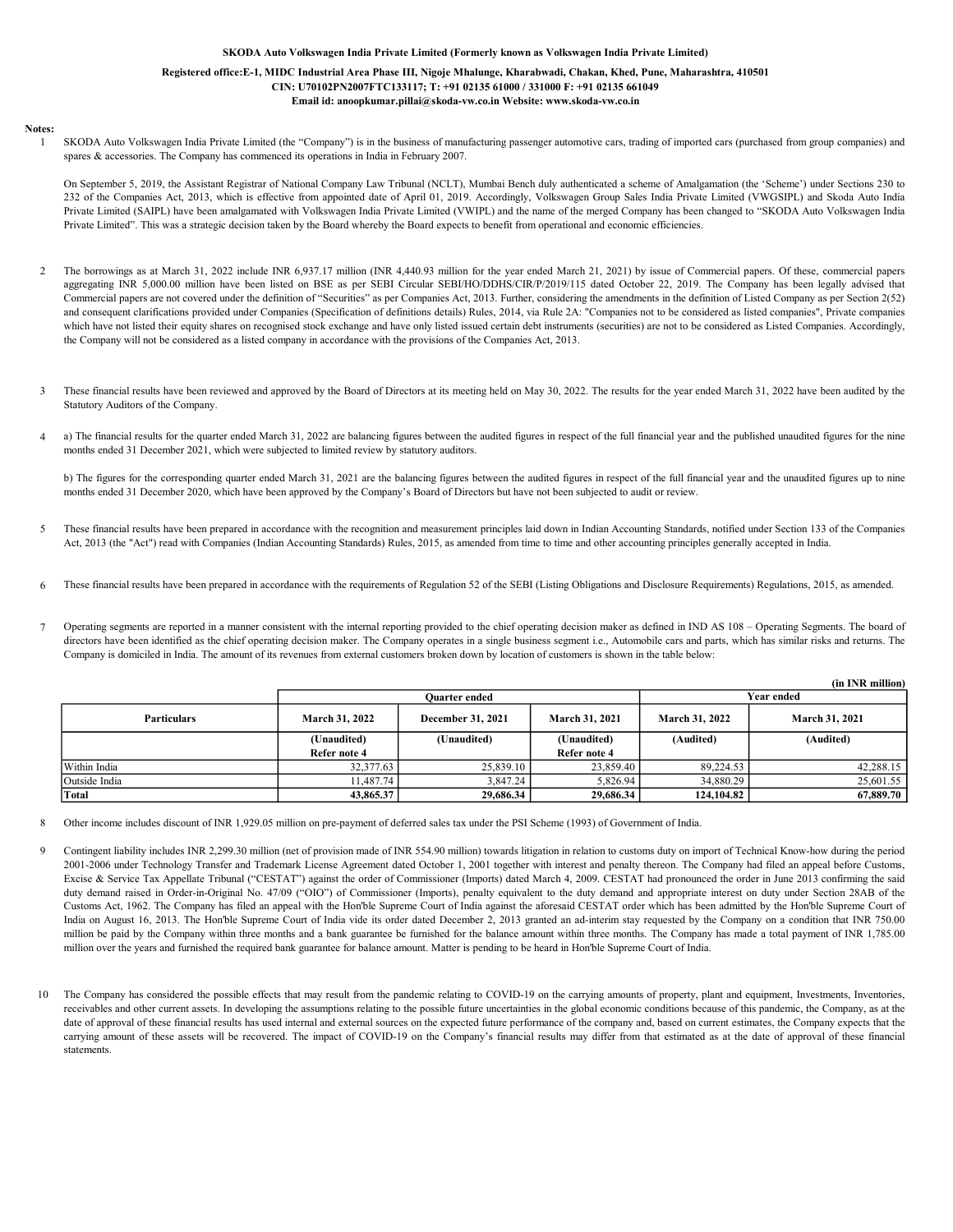### Registered office:E-1, MIDC Industrial Area Phase III, Nigoje Mhalunge, Kharabwadi, Chakan, Khed, Pune, Maharashtra, 410501 CIN: U70102PN2007FTC133117; T: +91 02135 61000 / 331000 F: +91 02135 661049 Email id: anoopkumar.pillai@skoda-vw.co.in Website: www.skoda-vw.co.in

11 Shendra Plant - The Company has changed its accounting policy wherein the government grants having primary condition of capital investments, amongst other revenue based conditions, has been considered as Capital grant. Based on the EAC opinion published by the Institute of Chartered Accountants of India on similar matter, this grant was considered as revenue grant in reporting for earlier periods. However, based on widely accepted industry practices and further consultations with accounting experts, Company believes that this change in policy would provide more reliable and relevant information in the financial statements.

Comparative periods have been restated only for retrospective application of the capital approach for Shendra plant. Impact of this change in accounting policy has been presented in Statement of profit and loss as exceptional item. Retrospective application of the capital grant accounting has had the following effects on the amounts presented for financial year 2020-21 and 2021-22.

| <b>Balance sheet</b>                                  |                |                | <b>INR Million</b> |
|-------------------------------------------------------|----------------|----------------|--------------------|
| Particulars                                           | March 31, 2022 | March 31, 2021 | April 01, 2020     |
| Grant receivable under revenue approach               | 264.41         | 429.18         | 442.85             |
| Grant receivable under capital approach               | 264.41         | 545.30         | 634.53             |
| Net impact                                            |                | (116.12)       | (191.68)           |
| Deferred Income under revenue approach                |                | -              |                    |
| Deferred Income under capital approach                |                | 1,092.48       | 1,336.24           |
| Net impact                                            |                | (1.092.48)     | (1, 336.24)        |
| Impact on retained earnings under revenue<br>approach | (75.53)        | 75.54          | 1.259.65           |
| Impact on retained earnings under capital<br>approach | 900.80         | 243.77         | 115.09             |
| Net impact                                            | (976.33)       | (168.23)       | 1,144.56           |

|                                           |                |                          |                       |                       | тик минон      |
|-------------------------------------------|----------------|--------------------------|-----------------------|-----------------------|----------------|
| <b>Statement of Profit and Loss</b>       | Ouarter ended  |                          |                       | Year ended            | Year ended     |
| Particulars                               | March 31, 2022 | <b>December 31, 2021</b> | <b>March 31, 2021</b> | <b>March 31, 2022</b> | March 31, 2021 |
| <b>PSI</b> income as per revenue approach | (75.53)        | 45.68                    | 25.73                 | (75.53)               | 75.54          |
| <b>PSI</b> income as per capital approach | 791.78         | 33.75                    | 41.18                 | 900.80                | 243.77         |
| Net impact                                | (867.31)       | 11.93                    | (15.45)               | (976.33)              | (168.23)       |

INR Million

12 Chakan Plant - During the year, the Company was successful in securing Eligibility Certificate for its Ultra Mega Project under Package Scheme of Incentive, 2013 (PSI). The eligibility certificate has been provided to the extent of Investment value of INR 46,833 Million. The eligibility certificate is inclusive of INR 28,617 million from erstwhile eligibility certificate issued in September 2010. During December 2021 quarter, the Management has accounted for the above event in accordance with the 'Income approach' which is consistent with the view expressed by Expert Advisory Committee of the Institute of Chartered Accountants of India.

During the quarter ended March 31, 2022, based on widely accepted industry practices and further consultations with accounting experts, the Company has changed its accounting policy wherein the government grants having primary condition of capital investments, amongst other revenue based conditions has been considered as Capital grant. Accordingly, the amount of grant benefit would be recognized over the useful life of fixed assets procured / constructed out of the aforesaid grant. The Company has recorded INR 16,823 million as grant receivables in current year with corresponding 'deferred government grant income' of INR 15,752 million and INR 1,071 million as grant income in Statement of Profit and Loss. Due to the change in accounting policy, revenue from operations and profit before tax has been increased by INR 442 million for the quarter ended December 31, 2021.

13 Additional disclosures required by Regulation 52(4) of the Securities and Exchange Board of India (Listing Obligations and Disclosure Requirements) Regulations, 2015:

#### a. Credit rating:

| <b>Particulars</b> | Rating agency       | Ratins    |
|--------------------|---------------------|-----------|
| Commercial Paners  | India Rating        | $A$   $+$ |
| Commercial Paners  | <b>ICRA</b> Limited | A I +     |

b. The next due date for the payment of interest and redemption of commercial papers:

| <b>ISIN</b>   | Fvpe      | <b>Amount (in INR million)</b> | Due date of payment    |
|---------------|-----------|--------------------------------|------------------------|
| 'INE04TA14196 | Principal | 3,000.00                       | $25$ -Apr-22           |
| 'INE04TA14196 | Interest  | 51.24                          | $25$ -Apr-22           |
| 'INE04TA14212 | Principal | 2,000.00                       | 19-Jul-22              |
| 'INE04TA14212 | Interest  | 41.72                          | $19 - \text{Jul} - 22$ |
| 'INE04TA14220 | Principal | 2,000.00                       | $19 - \text{Jul} - 22$ |
| 'INE04TA14220 | Interest  | 43.65                          | $19$ -Jul-22           |